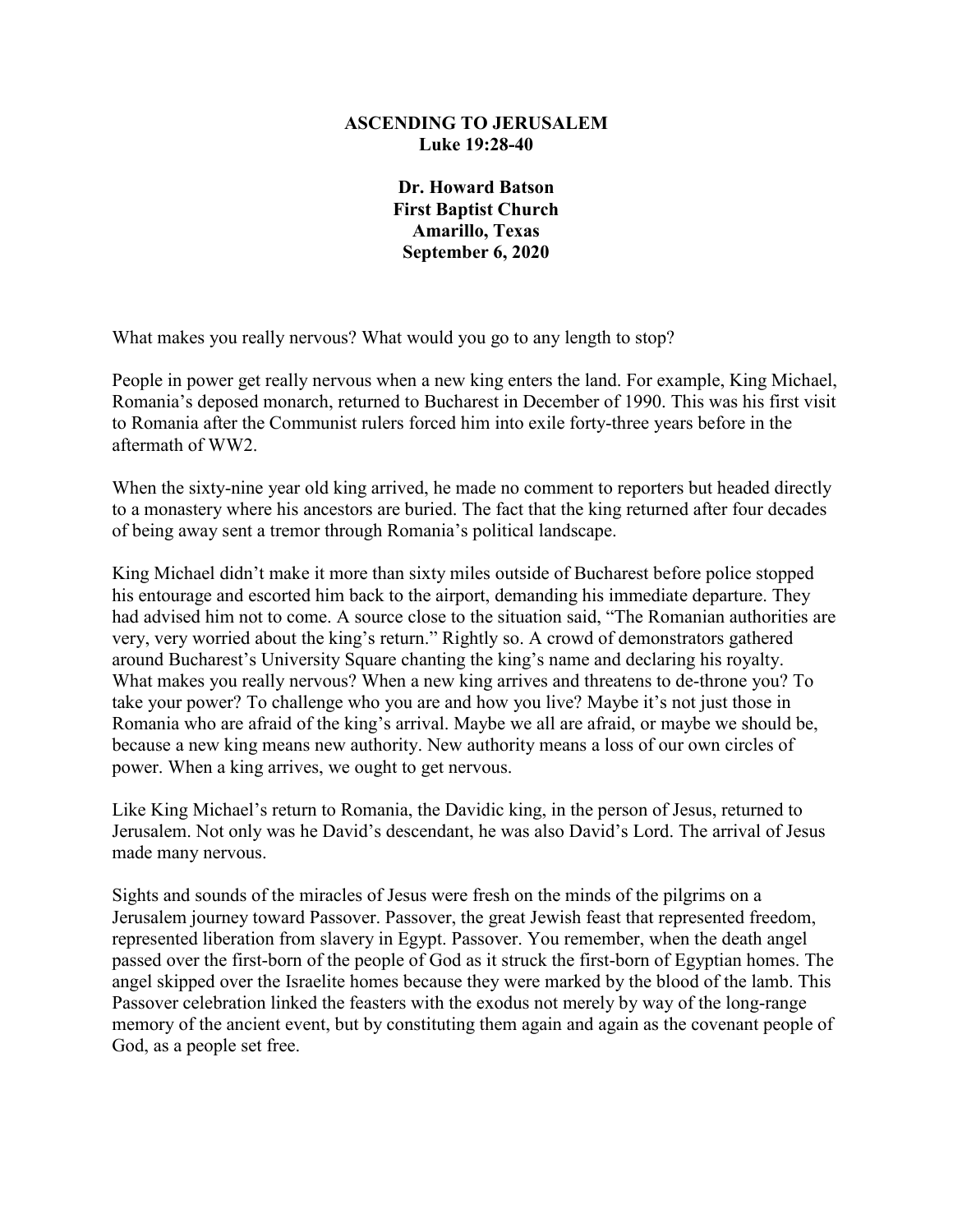There are not many events mentioned by all four gospels, but the triumphal entry of Jesus is one of those events that not a single evangelist misses. Only two speak of his birth, but all four speak of this arrival as King. The event itself doesn't seem to match the Jesus that we've been watching for three years of ministry in the gospels. His allowing the crowd to shout like that seemed a curious departure from his usual aversion to acclaim.

Like the crowd greeting the arrival of King Michael in Romania, the pilgrims shout accolades to Jesus, their new king. "Blessed is the King who comes in the name of the Lord! Peace in Heaven and glory in the highest!" (19:38).

Instead of "Hosanna in the highest heaven," which frames the cries in Matthew 21:9 (cf. Mark 11:9; John 12:13), Luke has "peace in heaven and glory in the highest." The cries echo the words of the angel Gabriel, who announces Jesus' conception to Mary (1:32-33), and the angelic choristers who announce his birth to the shepherds, "Glory to God in the highest and on earth peace" (2:14). (David Garland, *Exegetical Commentary on the New Testament: Luke,* 771-72)

He just let them yell. Unlike so many times before, this time Jesus just let them yell. Clearly, they were calling him king. And, he allowed it. Even seemed to welcome it in some way. Not so much with a sense of pride, but in the sense that at last he would allow the procession of the glory to begin. The glory of God's kingdom having arrived when he arrived.

But when a new king arrives, some folks are smart enough to be nervous while others just join in the gleeful acclaim. The Pharisees were smart enough to be nervous. They realized that if he made a ruckus in Jerusalem, all would be lost. The Romans will step in. The powers that be will not tolerate commotion in Jerusalem, and the religious establishment of Israel will lose its opportunity of quasi-freedom for the festival activities and beyond.

Luke's account speaks of the Pharisees in the crowd who realized that the Passover pilgrims were calling Jesus king. They realized what this procession meant. They realized that the crowd was making him out to be Messiah. And so they demand, "Rebuke your disciples." Jesus himself usually didn't need any prompting to silence accolades for he was never comfortable with public attention of his Messiahship until now. Until God's timing. "If my disciples are silent, the stones themselves will cry out."

Jesus' arrival in the city is so momentous that it requires a response – if not a human one then another. Possibly, it is an allusion to Gentiles, who were regarded as insentient stones when it came to understanding anything related to God. But when Jesus dies on the cross, a Gentile declares that he is righteous (23:47). (Garland, *Exegetical Commentary on the New Testament: Luke,* p. 772-73)

Who's in this crowd? This crowd that cheers the Lord as he enters Jerusalem? Who makes up this motley mob of Passover pilgrims? No doubt there were Galileans who knew his miracles well, who had already heard him declare that the kingdom of God had arrived. And now they believed it.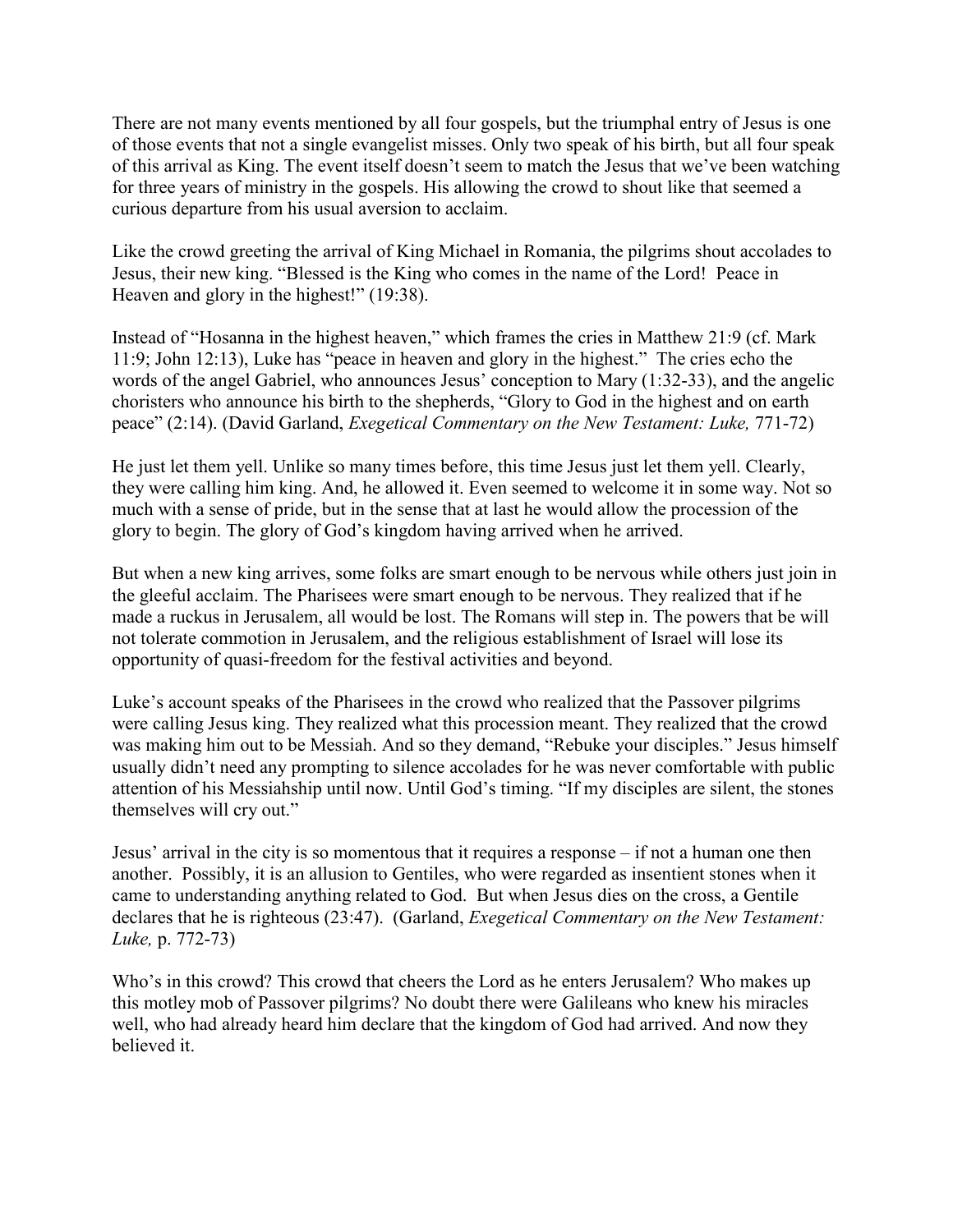To be sure, there were also those from Bethany. Bethany was still abuzz over his just having called Lazarus back from the dead. Some believed and rejoiced in his power over death. Others had run to the Pharisees to rat on Jesus.

Immediately, having heard that he called Lazarus from the dead, the Pharisees convened the council. "If we let him go on with miracles like this, everyone will believe in him, and the Romans will intervene and take our place and nation." They were watching, and they were waiting to see if Jesus would show up in Jerusalem. Both the pilgrims and the Pharisees were watching to see if this miracle man, who even had power over death itself, would come to the Passover. The pilgrims were watching to see what other miracles he might do. The Pharisees were watching for the opportunity to seize him and to silence his popularity.

Still others joined the contingency from Galilee and Bethany. The blind, the lame and the children were also lending their support to the new Messiah. Some were real believers. Others just joined the crowd. Watching and waiting, would-be disciples.

See Him now: Jesus riding into the city on a young donkey, a borrowed coat placed on the beast's back for a saddle. He rides in conscious fulfillment of the prophet Zechariah, surrounded by disciples, might-be disciples, curiosity seekers, and general admirers.

We'll never know who did it first. But someone in the crowd took off his cloak and attempted to make a royal carpet for the new king. Then another runs ahead and throws his cloak. Others begin to cut the palm branches and cast them in front of him, and wave them. The spirit of jubilation catches on as the crowd waves the branches. Anticipation filled the air as the new king was entering the great city of Jerusalem to claim his throne at last. As the palm branches waved, it was as if the trees were indeed clapping their hands for the Christ who had created them and who had now come among them.

But the hearts of those who had grown cold with ambition and self-importance continued to object. Sometimes, be honest with me this morning, sometimes in this broken world, with the dark powers in control, things are good enough for some of us that we don't really want any changes. We ourselves might be like the Pharisees, and we might not quickly welcome a new authority, a new king who's going to challenge our will and our way. A king who's going to threaten our little thrones, threaten our spheres of power.

Jerusalem's hardened spiritual condition is epitomized by its failure to welcome its king. He is not met by city officials, nor feted by the leading citizens nor escorted back to the city. The encounter with the Pharisees is a rejection, and the nonappearance of the high priests, other officials, and the citizens of Jerusalem is an affront. The rejection is made clearer by the fact that Luke has gone to some lengths to stress that Jesus is king. Although he is the king, he is not received as one by Jerusalem. (Garland, p. 768)

The Romans, as they watched at a distance, were probably amused by the whole affair. Their kings ride on stallions of war. This would-be king on the back of a baby donkey seemed an oddity, and his ragtag followers made his procession seem all the more petty. The lame, the blind, the children, the peasants from Galilee and Bethany, what kind of motley mob is this?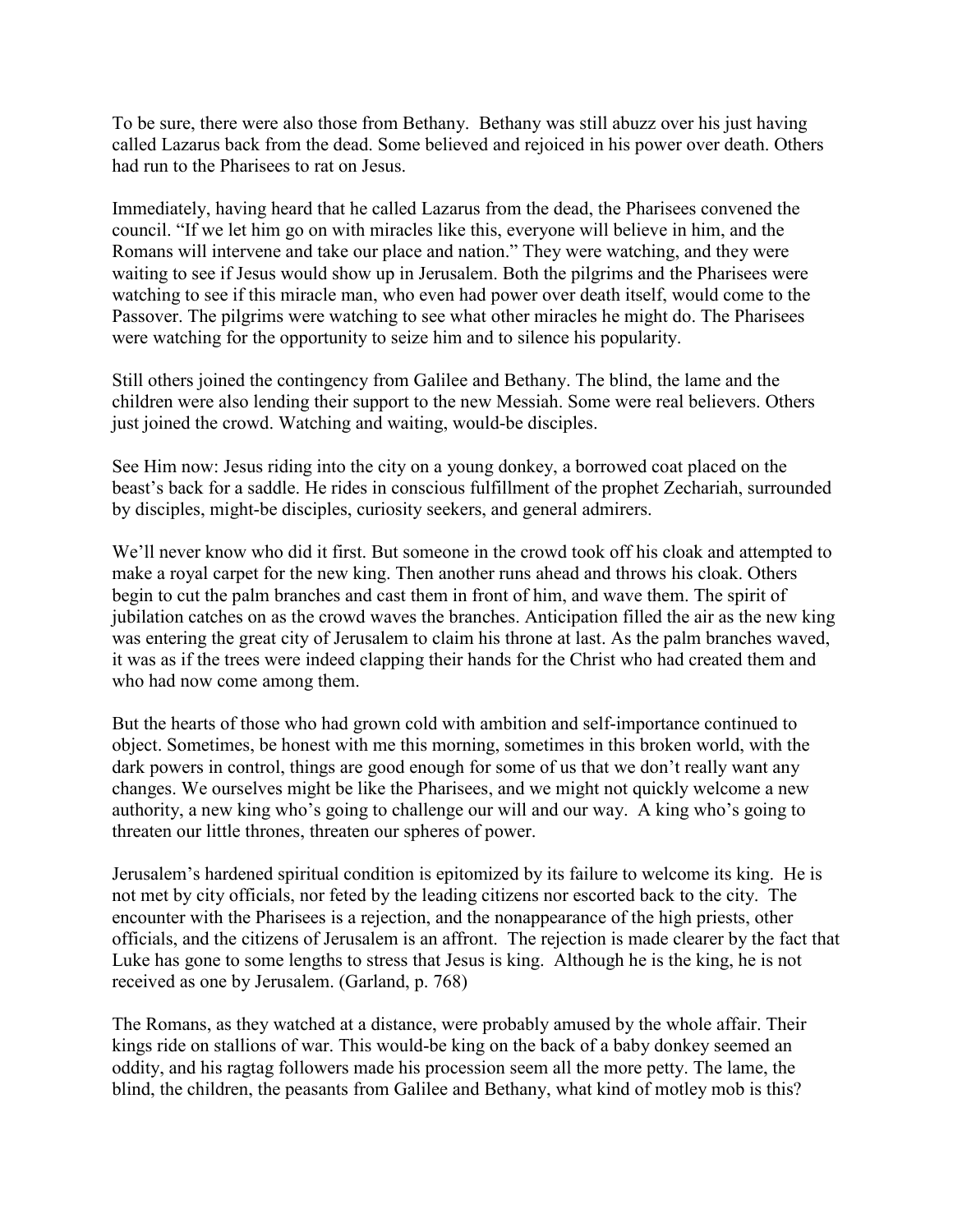Only Luke mentions it (19:41), but look closely. Look at the eyes of the King as he gets a glimpse of Jerusalem. He weeps. Weeps over the destruction that awaits the very city that rejects him, rejects him as King. It won't take long until those chants of "Hosanna! Hosanna! Blessed is he who comes in the name of the Lord!" will be changed, transformed to the horrible, "Crucify him! Crucify him!" They will reject him when he proves to be a disappointment, when he doesn't end up overthrowing Rome, but rather calls men, both Jew and Gentile, to quietly live out the Kingdom in their own lives in such a way as to subversively transform the world.

Are you threatened by Jesus? You ought to be. Are you afraid of this new King? This King who allows creation itself to shout, "Hosanna! Hosanna! Blessed is he who comes in the name of the Lord!"

**Barbara Brown Taylor says she remembers being at a retreat once where the leader asked the participants to think of someone who represented Christ in their lives. When it came time to share answers, one woman stood up and said, "I had to think long and hard about that one. I kept thinking, 'Who is it that told me the truth about myself so clearly that I wanted to kill him for it?'"** 

According to John, Jesus died because he told the truth to everyone he met. He was the truth. A perfect mirror in which people saw themselves in God's own light. What happened then, goes on happening now. In the presence of his integrity, our own pretense is exposed. In the presence of his constancy, our cowardice is brought to life. In the presence of his fierce love for God and for us, our own hardness of heart is revealed. Take Christ out of the room, and I only have to compare myself to you. You only have to compare yourself to me. But if you leave him in the room, there's no place to hide. He is the Light of the World.

In his presence people either fall down and worship him, or do everything they can to extinguish his light. When the crowd themselves realized they could not control the Christ, but rather he demanded control of them, they changed their hosannas to "Crucify, crucify, crucify Him!"

The pilgrims were asking the question: Is this young rabbi - who tells stories about the kingdom of God, heals the sick, and casts out the demons of hell - the Messiah? Is He the Son of God?

Since Jesus has walked everywhere else in his ministry and did not mount the colt until he reaches the eastern boundary of the city, this departure from his custom is a calculated symbolic act. Actions speak louder than words but not always as clearly. The disciples recognize the subtle messianic connotations. Zechariah 9:9 (see also 1 Kings 1:32-35) lies behind Jesus' pointed choice of riding in on a colt:

Rejoice greatly, Daughter of Zion! Shout, Daughter of Jerusalem! See, your king comes to you, righteous and victorious, lowly and riding on a donkey, on a colt, the foal of a donkey.